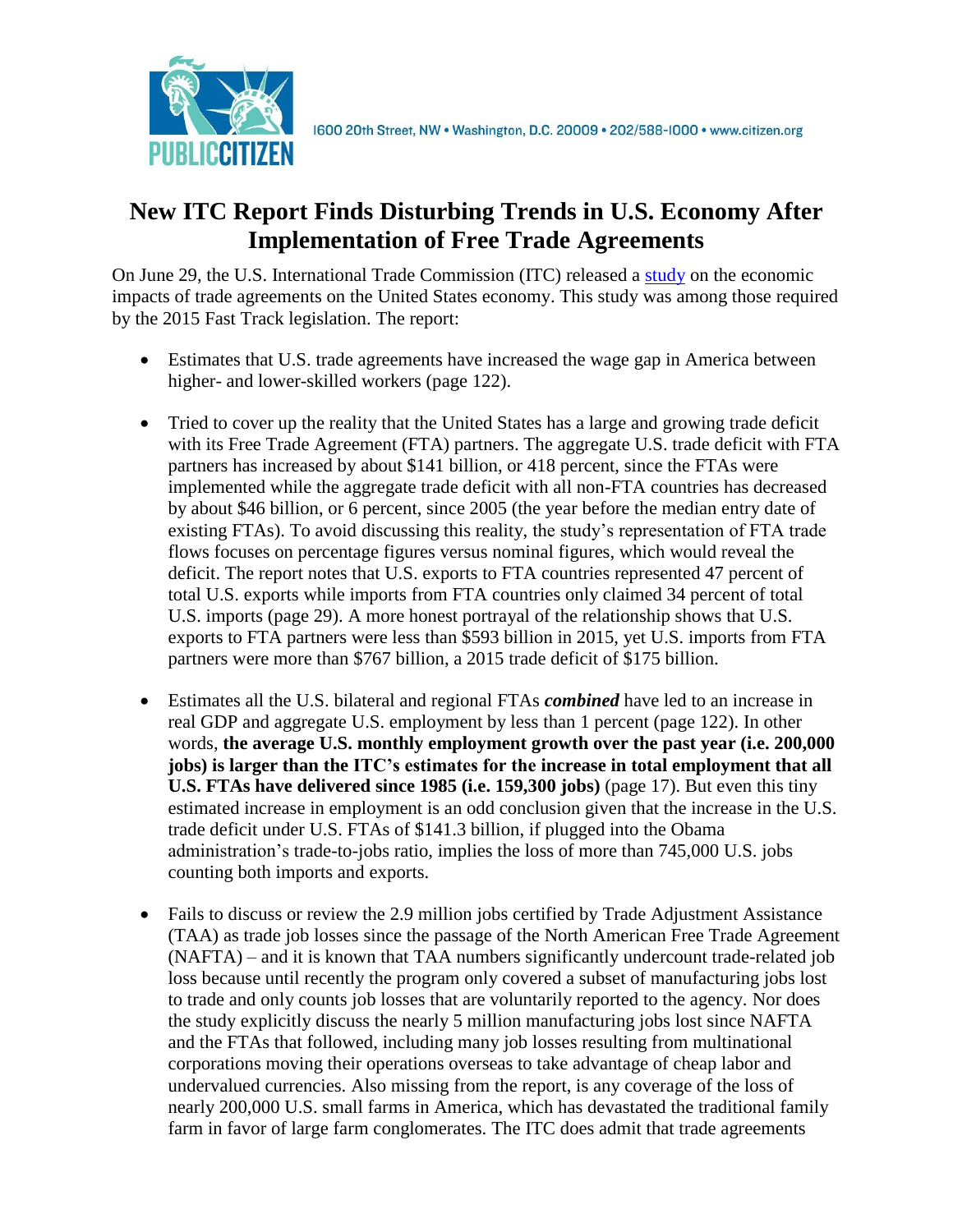have led to transitory unemployment and labor relocation – a reality it failed to account for in its study on the TPP's impact on the U.S. economy (page 122).

- Finds that certain trade agreements have lowered employment levels in many industries including autos as well as textiles and apparel. The report highlights that the tariff reductions the U.S. undertook as a result of the Uruguay Round and NAFTA led to U.S. steel imports increasing by 14.7 percent, or \$1.2 billion in 2000 (page 149). The report also states that NAFTA and the Central American Free Trade Agreement (CAFTA) led to lower U.S. employment and production levels in the auto (page 173) and textile and apparel sectors (page 150).
- Finds that all the U.S. FTAs since 1985 have increased real GDP by a minuscule 0.21 percent (page 127).

The ITC has traditionally overstated the benefits that FTAs have had on the U.S. economy by incorporating deceptive and downright false assumptions in its models. The aggregate U.S. trade deficit with FTA partners has increased by \$141 billion, or 418 percent, since the FTAs were implemented. In contrast, the aggregate trade deficit with all non-FTA countries has decreased by about \$46 billion, or 6 percent, since 2005 (the year before the median entry date of existing FTAs). Using the Obama administration's trade-to-jobs ratio, counting both exports and imports, the FTA trade deficit surge implies the loss of over 745,000 U.S. jobs.

| <b>FTA Partner</b>                                                                                                             | <b>Entry</b><br>Date | <b>Pre-FTA Trade Balance</b> | 2015 Balance | <b>Change in Balance Since FTA</b> |
|--------------------------------------------------------------------------------------------------------------------------------|----------------------|------------------------------|--------------|------------------------------------|
| Israel*                                                                                                                        | 1985                 | (51.0)                       | (516.7)      | ( \$15.7)                          |
| Canada                                                                                                                         | 1989                 | (524.0)                      | (561.4)      | ( \$37.4)                          |
| Mexico                                                                                                                         | 1994                 | \$2.6                        | ( \$106.9)   | ( \$109.5)                         |
| Jordan                                                                                                                         | 2001                 | \$0.3                        | (50.2)       | (50.5)                             |
| Chile                                                                                                                          | 2004                 | (52.0)                       | \$5.2        | \$7.2                              |
| Singapore                                                                                                                      | 2004                 | \$0.8\$                      | \$6.2        | \$5.4                              |
| Australia                                                                                                                      | 2005                 | \$7.4                        | \$11.8       | \$4.4                              |
| <b>Bahrain</b>                                                                                                                 | 2006                 | (50.1)                       | \$0.3        | \$0.5                              |
| El Salvador                                                                                                                    | 2006                 | (50.2)                       | \$0.4\$      | \$0.7                              |
| Guatemala                                                                                                                      | 2006                 | (50.6)                       | \$1.3        | \$1.8                              |
| Honduras                                                                                                                       | 2006                 | (50.7)                       | \$0.4        | \$1.1                              |
| Morocco                                                                                                                        | 2006                 | \$0.1                        | \$0.5        | \$0.5                              |
| Nicaragua                                                                                                                      | 2006                 | (50.7)                       | (52.1)       | (51.3)                             |
| Dominican Republic                                                                                                             | 2007                 | \$0.6                        | \$2.0        | \$1.4                              |
| Costa Rica                                                                                                                     | 2009                 | \$1.2                        | \$0.8\$      | (50.4)                             |
| Oman                                                                                                                           | 2009                 | \$0.6\$                      | \$1.3        | \$0.8                              |
| Peru                                                                                                                           | 2009                 | (50.2)                       | \$2.5        | \$2.7                              |
| Korea                                                                                                                          | 2012                 | ( \$15.5)                    | (528.4)      | (512.9)                            |
| Colombia                                                                                                                       | 2012                 | (510.0)                      | \$1.1        | \$11.1                             |
| Panama                                                                                                                         | 2012                 | \$7.8                        | \$6.7        | (51.1)                             |
| <b>FTA TOTAL:</b>                                                                                                              |                      | ( \$33.8)                    | ( \$175.1)   | ( \$141.3)                         |
| <b>Non-FTA TOTAL:</b>                                                                                                          | $[2006]$             | ( \$801.0)                   | (\$755.0)    | \$46.0                             |
| <b>Non-FTA Deficit DECREASE: 6%</b><br><b>FTA Deficit INCREASE: 418%</b>                                                       |                      |                              |              |                                    |
| Source: U.S. International Trade Commission. Units: billions of 2015 dollars. (*Measured since 1989 due to data availability.) |                      |                              |              |                                    |